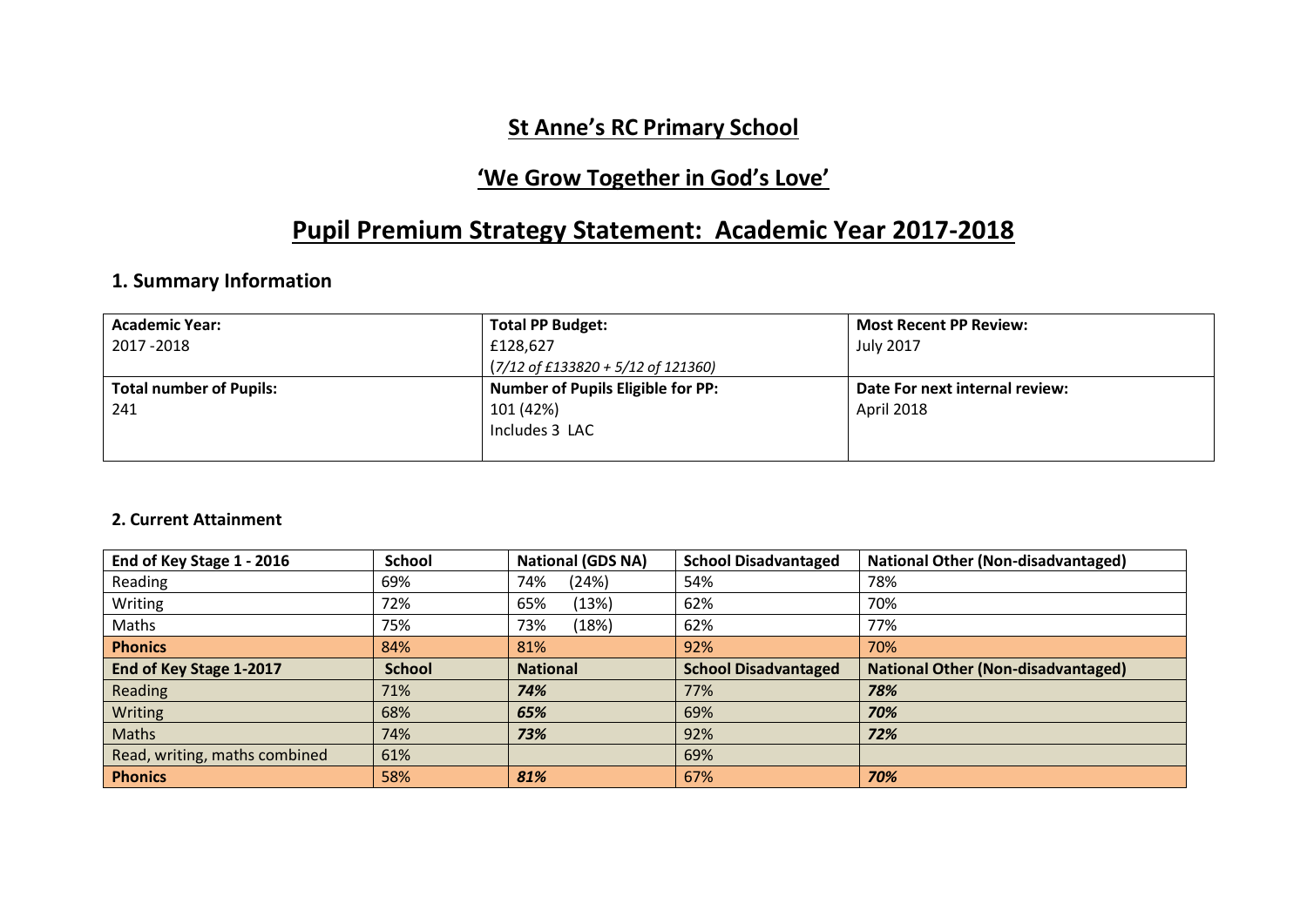| Year 2 resit phonics | 100% | 91% | 100% |  |
|----------------------|------|-----|------|--|
|                      |      |     |      |  |

| End Key Stage 2-2016             | <b>School</b> | <b>National</b> | <b>School Disadvantaged</b> | <b>National Other (Non-disadvantaged)</b> |
|----------------------------------|---------------|-----------------|-----------------------------|-------------------------------------------|
| Reading                          | 53%           | 66%             | 36%                         | 71%                                       |
| Writing                          | 70%           | 74%             | 64%                         | 79%                                       |
| Maths                            | 90%           | 70%             | 86%                         | 75%                                       |
| SPAG                             | 83%           | 72%             | 86%                         | 78%                                       |
| <b>Combined Read/Write/Maths</b> | 50%           | 53%             | 36%                         | 60%                                       |
| End Key Stage 2-2017             | <b>School</b> | <b>National</b> | <b>School Disadvantaged</b> | <b>National Other (Non-disadvantaged)</b> |
| Reading                          | 75%           | 71%             | 82%                         | 71%                                       |
| Writing                          |               |                 |                             |                                           |
|                                  | 82%           | 76%             | 82%                         | 79%                                       |
| Maths                            | 86%           | 75%             | 88%                         | 75%                                       |
| <b>SPAG</b>                      | 93%           | 77%             | 94%                         | 78%                                       |

#### **3. Barriers to Future Attainment (Internal)**

- Significant numbers of pupil premium funded children also have identified SEN linked to language and cognition.
- Significant numbers of pupil premium funding children also have also have social and emotional difficulties which affect behaviour for learning, in particular poor resilience, low confidence and self esteem and concentration difficulties.
- Internal data identifies aspects where the gap between pupil premium and non pupil premium children is wider than national, especially on entry to nursery and reception classes and in attainment and progress in literacy across Key Stage 2.

#### **4. Barriers to Future Attainment (External)**

- Access to books and rich literacy environments at home
- Families experiencing difficulties in supporting children's education in particular supporting reading homework and attending parent workshops, eg phonics.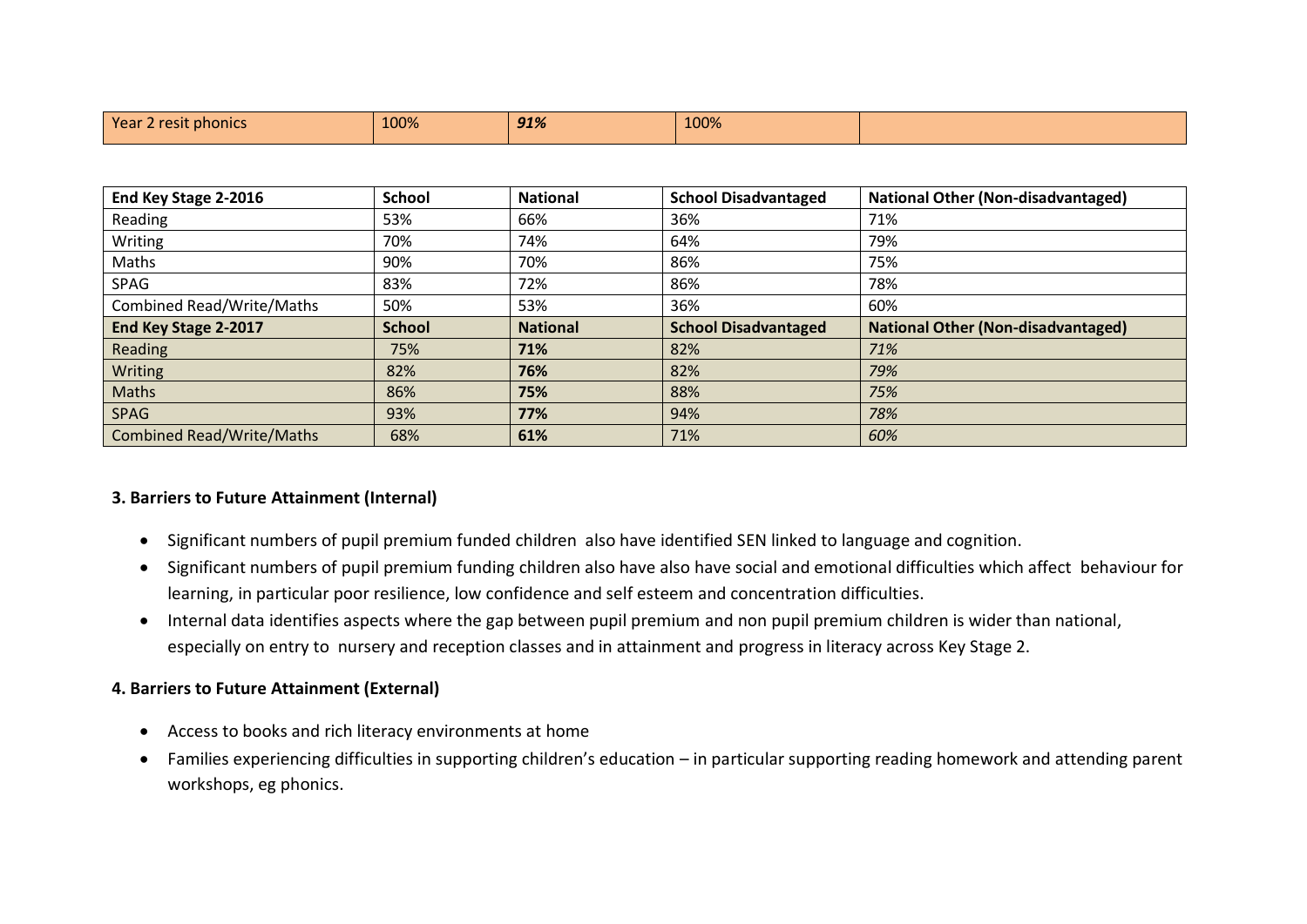- Families experiencing social difficulties which impact on parenting abilities.
- Lack of access to cultural and sporting experiences. Also limited experience of travel and knowledge and understanding of the world. This impacts particularly on vocabulary for learning, especially in reading.

#### **5. Desired Outcomes**

- School provides rich cultural, musical and sporting curriculum and extra curricular activities, school trips and residential etc. and ensure access and engagement for pp funded children.
- School provides social and emotional support for PP funded children and their families.
- Well trained support staff as well as teachers provide pre and post tutoring and other bespoke interventions in reading, writing and maths to improve progress rates in maths and literacy, in particular reading.
- Deputy Head Teacher released to provide interventions and coach staff to improve teaching and learning
- PP funded children with SEN are well supported in class to improve progress and attainment.
- Improved quality of books and rich literacy environment to engage PP funded children in reading.
- Improved teacher expertise in teaching reading.

#### **6. Planned Expenditure**

| <b>Desired Outcome</b>      | <b>Chosen Action</b>        | <b>Rationale for Choice</b> | <b>Quality Control Review</b> | <b>Planned Expenditure</b> |        |
|-----------------------------|-----------------------------|-----------------------------|-------------------------------|----------------------------|--------|
|                             |                             |                             | and staff lead                |                            |        |
| PP children have access     | Music service to provide    | Rich cultural, music, sport | SLT to monitor and            | <b>Music Service</b>       | £3,000 |
| to rich cultural, musical   | whole class musical         | curriculum raises self      | evaluate termly               |                            |        |
| and sporting curriculum     | instrument tuition          | esteem, confidence and      |                               | Class trips and            | £3,000 |
| as well as extra curricular |                             | contributes to developing   | Pastoral team and Deputy      | Residential                |        |
| activities, school trips    | Pay for individual musical  | healthy minds and bodies -  | Headteacher to monitor        | subsidy                    |        |
| and residential etc.        | tuition for PP children who | ultimately impacting on     | attendance of PP children.    |                            |        |
|                             | can not afford this.        | learning                    |                               | Extra drama,               | £1,500 |
|                             |                             |                             | Pupil progress meetings       | theatre                    |        |
|                             | Subsidise class trips and   | Widening experiences        | four times across the year    | etc.after school           |        |
|                             | residential (Y6) to ensure  | improves vocabulary and     | to identify progress of PP    | clubs                      |        |
|                             | affordable for PP children. | contributes to developing   | children.                     |                            |        |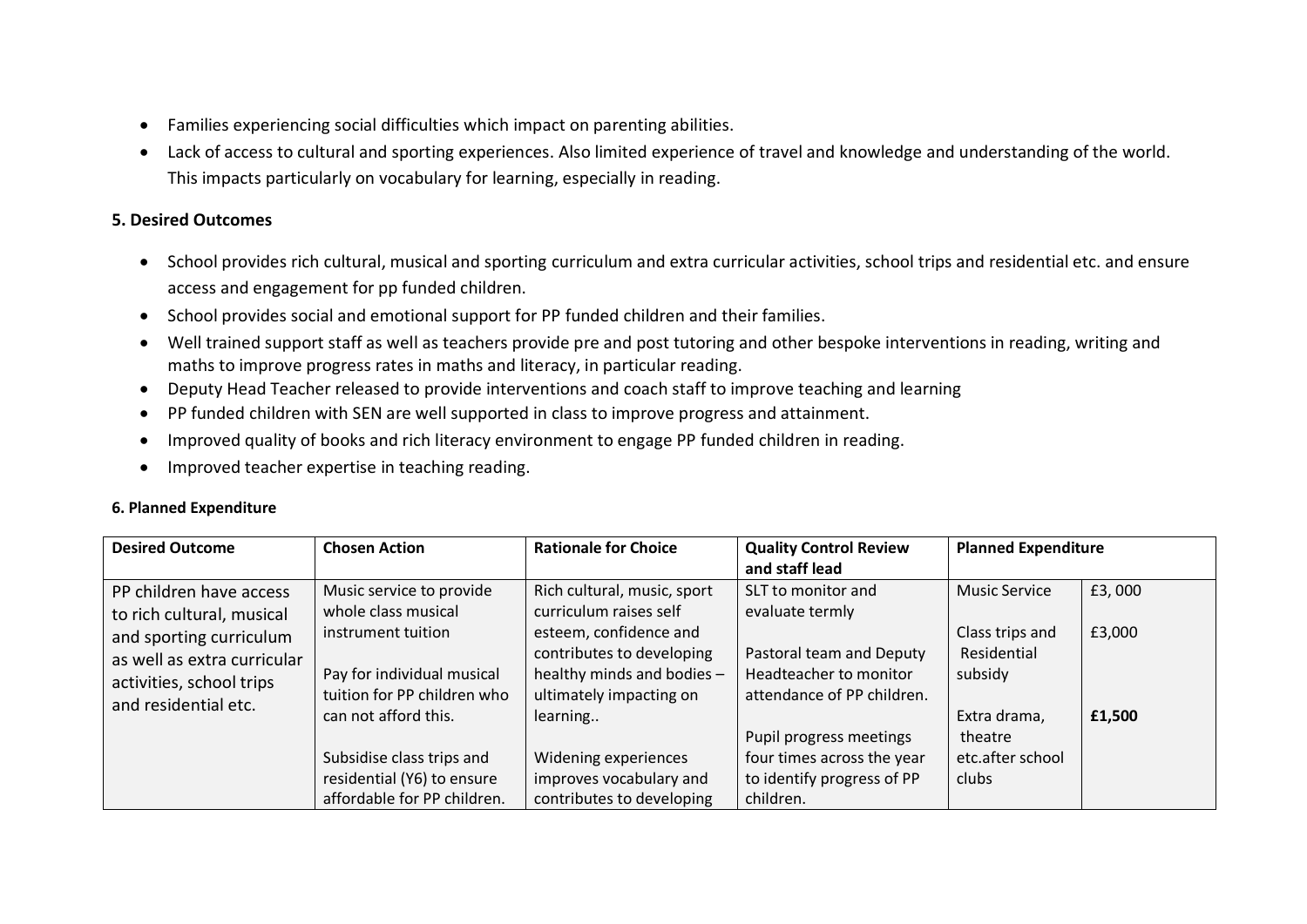|                                                                                                                                                                                                                                               | Buy in drama, sport,<br>literacy expertise extra<br>activities.                                                                                                                                                                                                                                  | reading comprehension<br>skills.<br>Enjoyable, stimulating<br>opportunities develops<br>enagagement in school life,<br>contributing to good<br>attendance.               | Stakeholder surveys<br>annually                                                                                                                                                                                                                                   |                                                               |                    |
|-----------------------------------------------------------------------------------------------------------------------------------------------------------------------------------------------------------------------------------------------|--------------------------------------------------------------------------------------------------------------------------------------------------------------------------------------------------------------------------------------------------------------------------------------------------|--------------------------------------------------------------------------------------------------------------------------------------------------------------------------|-------------------------------------------------------------------------------------------------------------------------------------------------------------------------------------------------------------------------------------------------------------------|---------------------------------------------------------------|--------------------|
| PP children and their<br>families receive social<br>and emotional support                                                                                                                                                                     | Pastoral Worker full time<br>and Family Support Worker<br>1 day per week.<br>Support children in school<br>with specific social and<br>emotional interventions,<br>including Mind, Yoga, social<br>stories etc.<br>Support families with<br>parenting and attendance.<br>Including safeguarding. | Improved social and<br>emotional well being<br>improves attitudes to<br>learning, ability to<br>concentrate, growth mind<br>set etc. leading to improved<br>achievement. | Regular reviews with HT.<br>Feedback to governors<br>and challenge and support<br>from governors<br>Monitoring of action plans<br>by SLT.                                                                                                                         | Salary for<br>pastoral worker<br>and Family<br>support worker | £34,000            |
| Well trained support<br>staff as well as teachers<br>provide pre and post<br>tutoring and other<br>bespoke interventions in<br>reading, writing and<br>maths to improve<br>progress rates in maths<br>and literacy, in particular<br>reading. | Trained support staff lead<br>interventions in reading<br>comprehension, spelling,<br>grammar, number and<br>maths reasoning.<br>Pre and post tutoring to be<br>further developed to<br>ensure children can access<br>whole class teaching and<br>make good progress.                            | PP children are set<br>challenging targets to<br>accelerate progress and in<br>order to achieve these,<br>need extra support.                                            | Pupil progress meetings<br>each half term. Progress<br>reviewed and new targets<br>set by class teacher and<br>Deputy Head Teacher.<br>Governors curriculum and<br>standards committee<br>receive reports and<br>challenge leaders on<br>attainment and progress. | <b>Support Staff</b><br>Teaching staff                        | £23,000<br>£23,000 |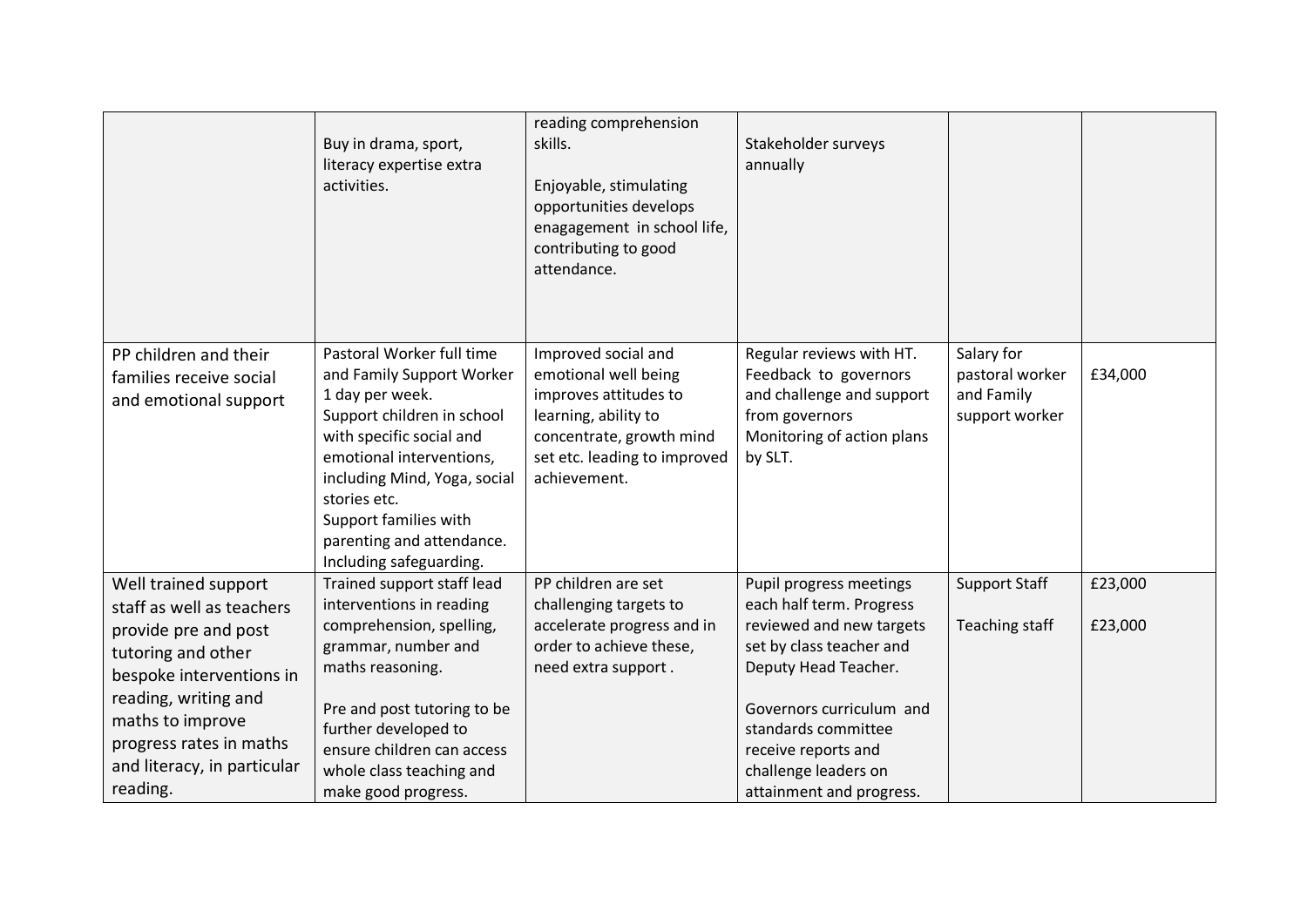| PP funded children with<br>SEN are well supported<br>in class to improve<br>progress and attainment.                            | PP children with SEND<br>monitored closely and<br>given further support as<br>needed individually and in<br>small groups.<br>Maths intervention teacher<br>2 days per week develops<br>maths skills with a<br>particulsr focus on high<br>more able children. |                                                                                                                                                                                                     |                                                                                                                                                                                                                                                                         |                                                                                                     |                  |
|---------------------------------------------------------------------------------------------------------------------------------|---------------------------------------------------------------------------------------------------------------------------------------------------------------------------------------------------------------------------------------------------------------|-----------------------------------------------------------------------------------------------------------------------------------------------------------------------------------------------------|-------------------------------------------------------------------------------------------------------------------------------------------------------------------------------------------------------------------------------------------------------------------------|-----------------------------------------------------------------------------------------------------|------------------|
| Deputy Head Teacher<br>released to provide<br>interventions and coach<br>staff to improve teaching<br>and learning              | Deputy head Teacher:<br>leads staff training to<br>improve teaching of<br>reading.<br>Undertakes coaching<br>sessions with identified<br>staff members to improve<br>teaching.<br>Teaches small groups and<br>individuals to accelerate<br>progress           | Providing quality training,<br>monitoring, evaluation,<br>coaching etc. ensures focus<br>on improving teaching and<br>raising standards, leading<br>to improved attainment for<br>PP children.      | HT monitors quality and<br>impact of coaching through<br>shared lesson oservations;<br>discussion etc.<br>Deputy Headteacher<br>monitors progress of<br>intervention groups.<br>Governors curriculum<br>committee monitors<br>progress and standards of<br>PP children. |                                                                                                     | £31,000          |
| Improved quality of<br>books and rich literacy<br>environment to engage<br>PP funded children in<br>reading.<br>Improve teacher | Re furbish and re-organise<br>both Key Stage libraries.<br>Plan activities across the<br>year to foster a love of<br>reading.<br>Literacy lead to attend CLPE<br>training and disseminate to<br>staff.                                                        | To improve standards,<br>children need to engage<br>regularly with high quality<br>literature.<br>Teachers need to engage<br>with children in discussing<br>and recommending<br>authors, books etc. | <b>SLT and Governors</b><br>curriculum Committee to<br>monitor and evaluate.                                                                                                                                                                                            | Purchase of new<br>books<br>Training for<br>Curriculum<br>Leaders and all<br>staff in<br>developing | £2,000<br>£2,000 |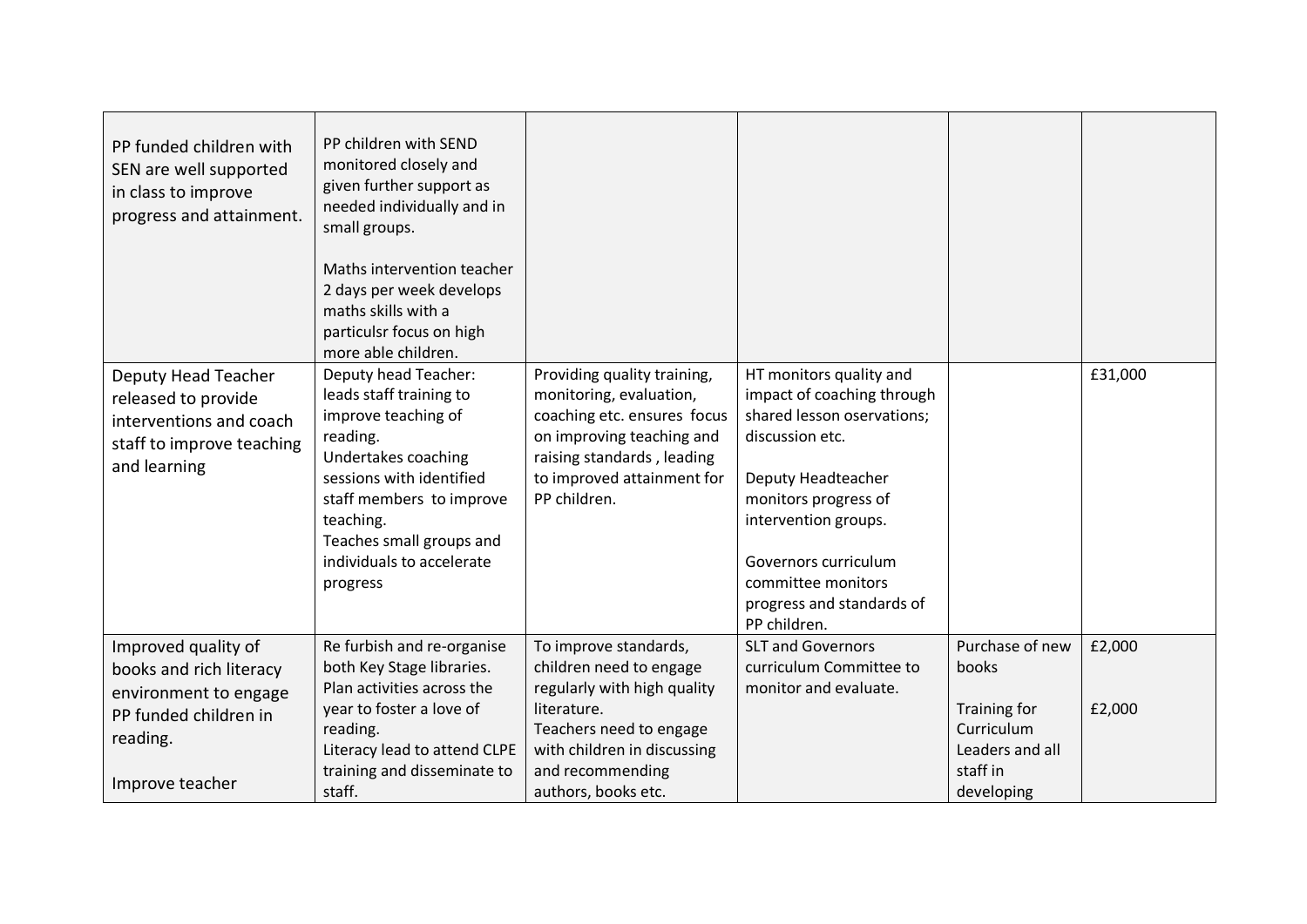| expertise in teaching<br>reading.                                                                                                                                                                                                                                                                                                                                                                                                                                                                                                                                                                                                                                                                                                                                                                                                                                                                                       |                                                                                                                                                |                                                                                                                                                                                                                                                                                                 |                                                                                  | reading skills                                                             |          |
|-------------------------------------------------------------------------------------------------------------------------------------------------------------------------------------------------------------------------------------------------------------------------------------------------------------------------------------------------------------------------------------------------------------------------------------------------------------------------------------------------------------------------------------------------------------------------------------------------------------------------------------------------------------------------------------------------------------------------------------------------------------------------------------------------------------------------------------------------------------------------------------------------------------------------|------------------------------------------------------------------------------------------------------------------------------------------------|-------------------------------------------------------------------------------------------------------------------------------------------------------------------------------------------------------------------------------------------------------------------------------------------------|----------------------------------------------------------------------------------|----------------------------------------------------------------------------|----------|
|                                                                                                                                                                                                                                                                                                                                                                                                                                                                                                                                                                                                                                                                                                                                                                                                                                                                                                                         |                                                                                                                                                |                                                                                                                                                                                                                                                                                                 |                                                                                  |                                                                            |          |
| Review of provision in<br>early years provides<br>improved percentage of<br>PP funded children<br>achieving GLD                                                                                                                                                                                                                                                                                                                                                                                                                                                                                                                                                                                                                                                                                                                                                                                                         | Re furbish Reception<br>classroom to provide<br>improved continuous<br>provision, including<br>provision of good quality<br>literacy resources | To improve standards,<br>children need to engage<br>regularly with high quality<br>literature.<br>To meet early learning<br>goals, provision needs to be<br>high quality, supporting<br>independent learning and<br>better opportunities for<br>developing communication<br>and language skills | Reception class teacher<br>lead with monitoring and<br>evaluation by HT and DHT. | Contribution to<br>refurbishing and<br>resources                           | £5,000   |
| PP children have access<br>to resources to support<br>learning                                                                                                                                                                                                                                                                                                                                                                                                                                                                                                                                                                                                                                                                                                                                                                                                                                                          | Purchase of specific<br>resources (eg lap top/I pad,<br>uniform, homework bags<br>etc.                                                         | PP children feel secure and<br>included and have<br>individual needs met to<br>support learning                                                                                                                                                                                                 | Pastoral worker, family<br>worker with SENCO,<br>monitored by Headteacher.       | Resources<br>identified as<br>required across<br>year according<br>to need | £1500    |
| <b>Total Planned Spend:</b>                                                                                                                                                                                                                                                                                                                                                                                                                                                                                                                                                                                                                                                                                                                                                                                                                                                                                             |                                                                                                                                                |                                                                                                                                                                                                                                                                                                 |                                                                                  |                                                                            | £129,000 |
| Impact of Pupil premium Spend 2016-17<br>(Data based on percentage of non disadvantaged nationally at 2016 figure, as 2017 fig not available at time of writing – will be<br>updated. Following publication of validated data)<br>At the end of KS 1 and KS 2, disadvantaged children performed in line or better than non disadvantaged children<br>$\bullet$<br>nationally at ARE indicating good achievement and good impact of school pupil premium strategy.<br>In the Year 1 phonics check, the gap between disadvantaged children and non disadvantaged children nationally was -<br>3%, falling from a positive gap of 12% in 2016. However, school phonics scores for all children lower this year and<br>action put in place to rectify by end of Year 2. End of year 2 catch up check 2016 100%, indicating good achievement for<br>disadvantaged children and good impact of school pupil premium strategy. |                                                                                                                                                |                                                                                                                                                                                                                                                                                                 |                                                                                  |                                                                            |          |